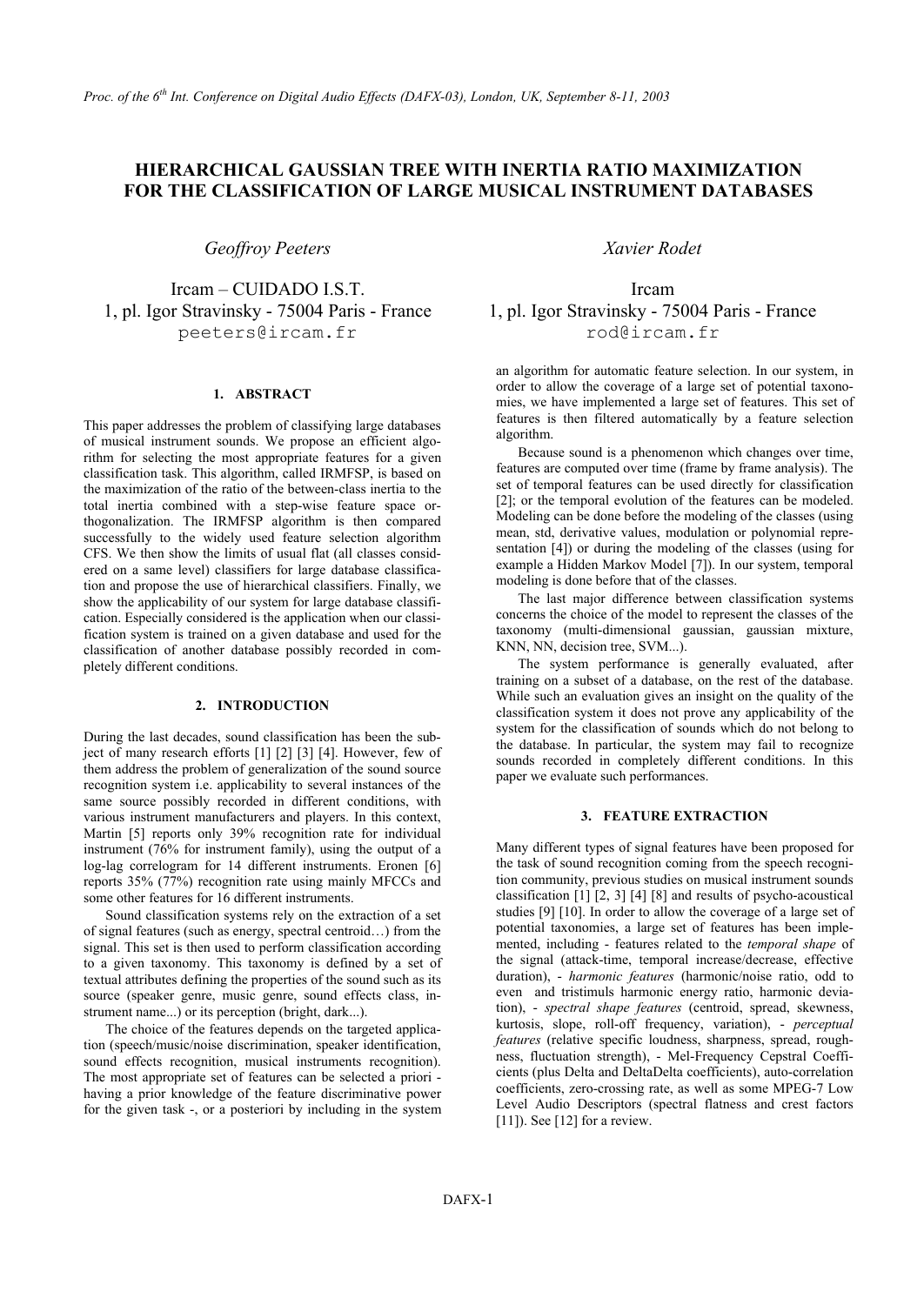# **4. FEATURE SELECTION**

Using a high number of features for classification can cause several problems: 1) bad classification results because some features are irrelevant for the given task; 2) over fitting of the model to the training set (this is especially true when using, without care, data reduction techniques such as Linear Discriminant Analysis), 3) the models are difficult to interpret by human.

For this reason, feature selection algorithms attempt to detect the minimal set of

- informative features with respect to the classes  $\left( \right)$
- $2)$ features that provide non redundant information.

# 4.1. Inertia Ratio Maximization using Feature Space Projection (IRMFSP)

Feature selection algorithms (FSA) can take three main forms (see [13]): -embedded (the FSA is part of the classifier) – filter (the FSA is distinct from the classifier and used before the classifier – wrapper (the FSA makes use of the classification results). The FSA we propose is part of the Filter techniques.

Considering a gaussian classifier, the *first criterion* for FSA can be expressed in the following way: "feature values for sounds belonging to a specific class should be separated from the values for all the other classes". If it is not the case then the gaussian pdfs will overlap, and class confusion will increase. In a mathematical way this can be expressed by looking at features for which the ratio  $r$  of the Between-class inertia B to the Total class inertia T is maximum. For a specific feature  $f_i$ , r is defined as

$$
r = \frac{B}{T} = \frac{\sum_{k=1}^{K} \frac{N_k}{N} (m_{i,k} - m_i)(m_{i,k} - m_i)^t}{\frac{1}{N} \sum_{n=1}^{N} (f_{i,n} - m_i)(f_{i,n} - m_i)^t}
$$

where N is the total number of data,  $N_k$  is the number of data belonging to class  $k$ ,  $m_i$  is the center of gravity of the feature  $f_i$  over all the data set, and  $m_{i,k}$  is the center of gravity of the feature  $f_i$  for data belonging to class k. A feature  $f_i$  with a high value of  $r$  is therefore a feature for which the classes are well separated with respect to their within spread.

The second criterion should allow taking into account the fact that a feature with a high value of  $r$  could bring the same information as an already selected feature and is therefore redundant. While other FSAs, like the CFS one  $[14]$ <sup>1</sup>, use a weight based on the correlation between the candidate feature and already selected features, in the IRMFSP algorithm, an orthogonalization process is applied after the selection of each new feature  $f_i$ . If we note  $\underline{F}$  the feature space (space where

each axis represents a feature),  $f_i$  the last selected feature and  $\underline{g_i}$  its normalized form ( $\underline{g_i} = \underline{f_i} / ||f_i||$ ), we project  $\underline{F}$  on  $\underline{g_i}$ and keep  $f_j$ :

$$
\underline{f_j} = \underline{f_j} - (\underline{f_j} \cdot \underline{g_i}) \quad \underline{g_i} \quad \forall j \in \underline{F}
$$

This process (ratio maximization followed by space projection) is repeated until the gain of adding a new feature  $f_i$  is too small. This gain is measured by the ratio  $r_l$  obtained at the  $l^{th}$  first iteration to the one at the first iteration. A stopping criterion of  $t = \frac{r_l}{r_l} < 0.01$  has been chosen. In Part 7.2.1, the

CFS and IRMFSP algorithm are compared.

# 5. FEATURE TRANSFORMATION



Figure 1 Classification system flowchart

In the following, two feature transform algorithms (FTA) are considered.

The *first FTA* is the Linear Discriminant Analysis (LDA) which was proposed by  $[3]$  in the context of musical instrument sound classification and evaluated successfully in our previous classifier [15]. LDA allows finding a linear combination among features in order to maximize discrimination between classes. From the initial feature space  $\overline{F}$  (or a selected feature space

 $\underline{F}$ ), a new feature space  $\underline{G}$  of dimension smaller than  $\underline{F}$  is obtained

Classification models based on gaussian distribution makes the underlying assumption that modeled data (in our case signal features) follow a gaussian probability density function (pdf). However, this is rarely verified by features extracted from the signal. Therefore a *second FTA*, a non-linear transformation, can be applied to each feature individually in order to make its pdf fit as much as possible a gaussian pdf. The set of considered non-linear functions depending on the parameters 1 is defined as

$$
f_1(x) = \frac{x^1 - 1}{1}
$$
 if  $1 \neq 0$  and  $f_1(x) = \log(x)$  if  $1 = 0$ 

For a specific value of  $\perp$ , the gaussianity of  $f_1(x)$  is measured by the correlation factor between the percent point function ppf (inverse of the cumulative distribution) of  $f_1(x)$ and the theoretical ppf of a gaussian function. For each feature x, we find the best non-linear function (best value of  $\vert \cdot \vert$ ) defined as the one with the largest gaussianity.

#### 6. CLASS MODELING

Among the various existing classifiers (multi-dimensional gaussian, gaussian mixture, KNN, NN, decision-tree, SVM...)

<sup>&</sup>lt;sup>1</sup> In the CFS algorithm (Correlation-based Feature Selection), the information brought by one specific feature is computed using symmetrical uncertainty (normalized mutual information) between discretized features and classes. The second criterion (features independence) is taken into account by selecting a new feature only if its cumulated correlation with already selected features is not too large.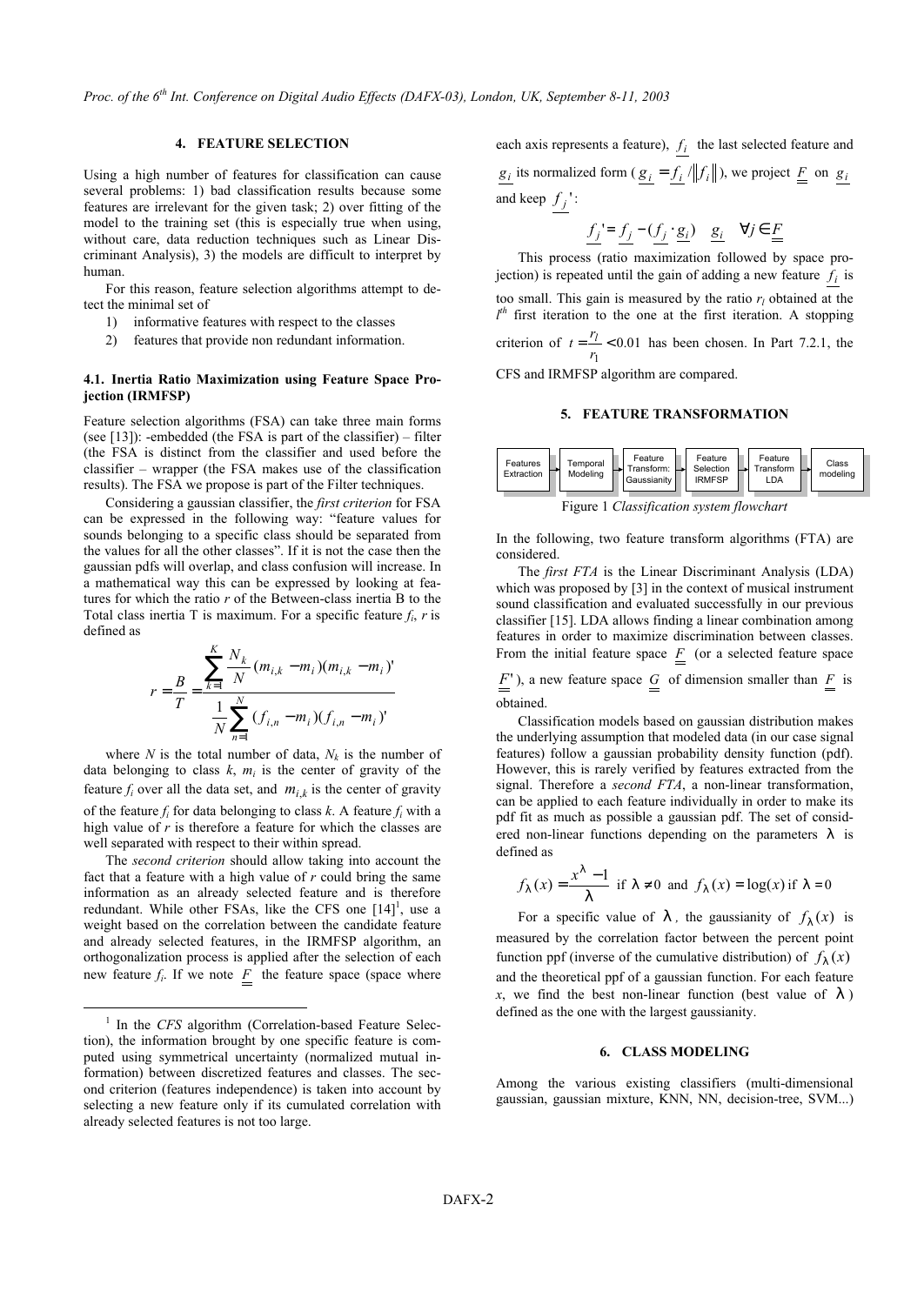(see [12] for a review), only the gaussian classifier and its hierarchical formulation have been considered.

### 6.1. Flat gaussian classifier (F-GC)

A flat gaussian classifier models each class  $k$  by a multidimensional gaussian pdf. The parameters of the pdf (mean  $m<sub>k</sub>$ 

and covariance matrix  $\sum_{k=1}^{n}$  are estimated by maximum-

likelihood given the selected features for sounds belonging to class  $k$ . The term "flat" is used here since all classes are considered on a same level. In order to evaluate the probability that a new sound belongs to a class  $k$ , Bayes formula is used.

The training and evaluation process of a flat gaussian classifier system is illustrated in Figure 2 [Left part].

# 6.2. Hierarchical gaussian classifier (H-GC)

A hierarchical gaussian classifier is a tree of flat gaussian classifiers, i.e. each node of the tree is a flat gaussian classifier with its own feature selection (IRMFSP), its own LDA, its own gaussian pdfs. Hierarchical classifiers have been used by [3] for the classification of 14 instruments (derived from the McGill Sound Library) using a hierarchical KNN-classifier and Fisher multiple discriminant analysis combined with a gaussian classifier. During the *training*, only the subset of sounds belonging to the classes of the current node (example: the bowedstring node is trained using only bowed-string sounds, the brass node is trained using only brass sounds) is used. During the evaluation, the maximum local probability at each node (prob-

ability  $p(k|f)$ ) decides which branch of the tree to follow. The

process is then pursued until reaching a leaf of the tree. Contrary to binary trees, the construction of the tree structure of a H-GC is supervised and requires a previous knowledge of class organization (oboe belongs to double-reeds family which belongs to sustained sounds).

### Advantages of Hierarchical Gaussian Classifiers (H-GC) over Flat Gaussian Classifiers (F-GC).

Learning facilities: Learning a H-GC (feature selection and gaussian pdf model parameter estimation) is easier since it is easier to characterize the difference in a small subset of classes (learning the difference between brass instruments only is easier than between the whole set of classes).

Reduced class confusion: In a F-GC, all classes are represented on the same level and are thus neighbors in the same multi-dimensional feature space. Therefore, annoying class confusions, as for example confusing an "oboe" sound with an "harp" sound, are likely to occur. In a H-GC, because of the hierarchy and the high recognition rate at the higher levels of the tree (such as non sustained /sustained sounds node), this kind of confusion is unlikely to occur.

The training and evaluation process of a hierarchical gaussian classifier system is illustrated in Figure 2 [Right part]. The gray/white box connected to each node of the tree is the same as the one of Figure 2 [Left part].



Figure 2 [Left] Flat gaussian classifier learning and evaluation [Right] Hierarchical gaussian classifier

### 7. EVALUATION

#### 7.1. Methodology

#### 7.1.1. Evaluation process

For the evaluation of the models, three methods have been used

The first evaluation method used is the random 66%/33% partition of the database where 66% of the sounds of each class of a database are randomly selected in order to train the system. The evaluation is then performed on the remaining 33%. In this case, the result is given as the mean value over 50 random sets.

The second and third evaluation methods were proposed by Livshin  $[16]$  for the evaluation of large database classification, especially for testing the applicability of a system trained on a given database when used for the recognition of another datahase

The second evaluation method, called O2O (One to One), uses in turns each database for training the system and measure the recognition rate on each of the remaining ones. If we note A, B and C the various databases, the training is performed on A, and used for the evaluation of B and C; then the training is performed on B, and used for the evaluation of A and C, ...

The third evaluation method, called the LODO (Leave One Database Out), uses all databases for the training except one which is used for the evaluation. All possible left out databases are chosen in turns. The training is performed on A+B, and used for the evaluation of C; then the training is performed on  $A+C$ , and used for the evaluation of B; ...

#### 7.1.2. Taxonomy used

The instrument taxonomy used during the experiment is represented in Figure 3. In the following experiments we consider taxonomies at three different levels:

- $\mathbf{1}$ . a 2 classes taxonomy: sustained/non-sustained sounds. We call it  $TI$  in the following.
- $\mathfrak{D}$ a 7 classes taxonomy corresponding to the instrument families. We call it  $T2$  in the following.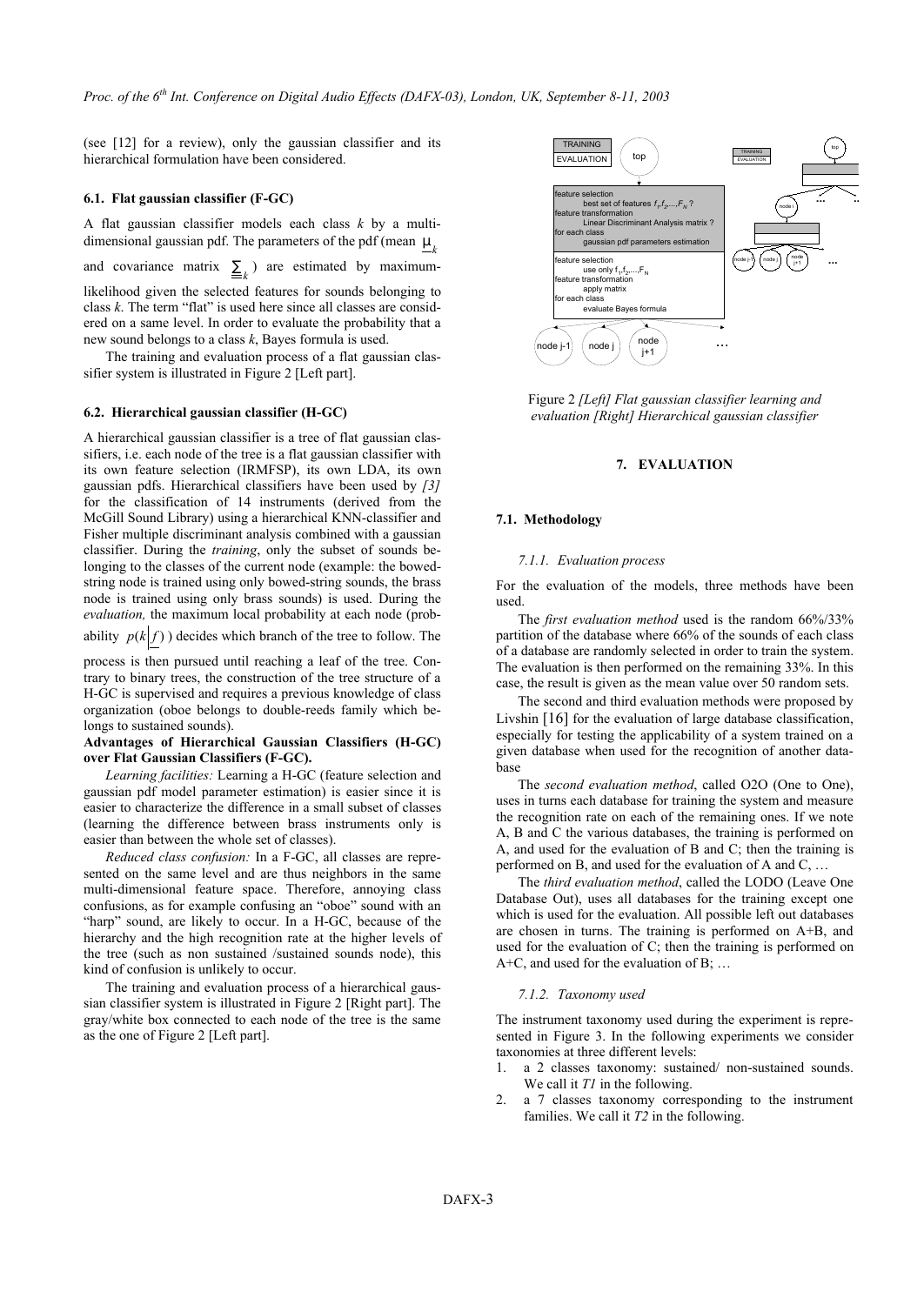a 27 classes taxonomy corresponding to the instrument  $3<sub>1</sub>$ names. We call it  $T3$  in the following.

This taxonomy is of course subject to discussions, especially - the piano, which is supposed to belong here to the nonsustained family - the inclusion of all saxophone instruments in the same family as the oboe.



Figure 3 Instrument Taxonomy used for the experiment



Figure 4 Instrument distribution of the six databases

# 7.1.3. Test set

Six different databases were used for the evaluation of the models<sup>-</sup>

- the Ircam Studio OnLine [17] (1323 sounds, 16 instruments),
- the Iowa University database [18] (816 sounds, 12 instruments),
- the McGill University database [19] (585 sounds, 23 instruments)
- sounds extracted from the Microsoft "Musical Instruments" CD-ROM [20] (216 sounds, 20 instruments),
- two commercial databases the Pro (532 sounds, 20 instruments) and the Vi databases (691 sounds, 18 instruments), for a total of 4163 sounds.

It is important to note that a large pitch range has been considered for each instruments (4 octaves on average). In the opposite, not all the sounds from each database have been considered. In order to limit the number of classes, the muted sounds, the martele/ staccato sounds and some more specific type of playing have not been considered. The instrument distribution of each database is depicted in Figure 4.

# 7.2. Results

### 7.2.1. Comparison of feature selection algorithms

In Table 1, we compare the result of our previous classification system [15] (which was based on Linear Discriminant Analysis applied to the whole set of features combined with a flat gaussian classifier) with the results obtained with the flat gaussian classifier applied directly (without feature transform) to the output of the two feature selection algorithms CFS (weka [21] implementation) and IRMFSP. The result is given for the Studio OnLine database for taxonomies T1, T2 and T3. Evaluation is performed using the 66%/33% paradigm with 50 random sets.

Discussion: Comparing the result obtained with our previous classifiers (LDA) and the result obtained with the IRMFSP algorithm, we see that using a good feature selection algorithm not only allows to reduce the number of features but also increases the recognition rate. Comparing the results obtained using the CFS and IRMFSP algorithms, we see that for T3 IRMFSP performs better than CFS. Since the number of classes is larger at T3, the number of required features is also larger and features redundancy is more likely to occur. CFS fails at T3, perhaps because of a potentially high feature redundancy.

# 7.2.2. Comparison of classification algorithms for large database classification

In Table 2, we compare the recognition rate obtained using flat gaussian (F-GC) and hierarchical gaussian (H-GC) classifiers. The results are indicated using the O2O evaluation method for the six databases. The results are indicated as mean values over the 30  $(6*5)$  O2O experiments. Feature transform algorithms (LDA and Gaussianity) are not used here considering that the number of data inside each database is too small for a correct estimation of FTA parameters. Features have been selected using the IRMFSP algorithm with a stopping criterion of  $t<0.01$ and a maximum of 10 features per node.

**Discussion:** Compared to the results of Table 1, we see that good results with flat gaussian classifier using 66%/33% paradigm on a single database does not prove any applicability of the system for the recognition of another database (30% using F-GC at T3 level). This is partly explained by the fact that each database contains a single instance of an instrument (same instrument played by the same player in the same recording conditions). Therefore the system mainly learns the instance of the instrument instead of the instrument itself and is unable to recognize another instance of it. Results obtained using H-GC are higher than with H-GC (38% at T3 level). This can be partly explained by the fact that, in a H-GC, lower levels of the tree benefit from the classification results of higher levels. Since the number of instances used for the training at the higher level is larger (at the T2 level, each family is composed of several instruments, thus several instances of the family) the training of higher level is able to be generalized and the lower level benefits from this. Not indicated here are the various recognition rates of each individual O2O experiment. These results show that when the training is performed on either Vi, McGill or Pro database, the model is applicable for the recognition of most other databases. On the other hand, when training is performed on Iowa database, the model is poorly applicable to other databases.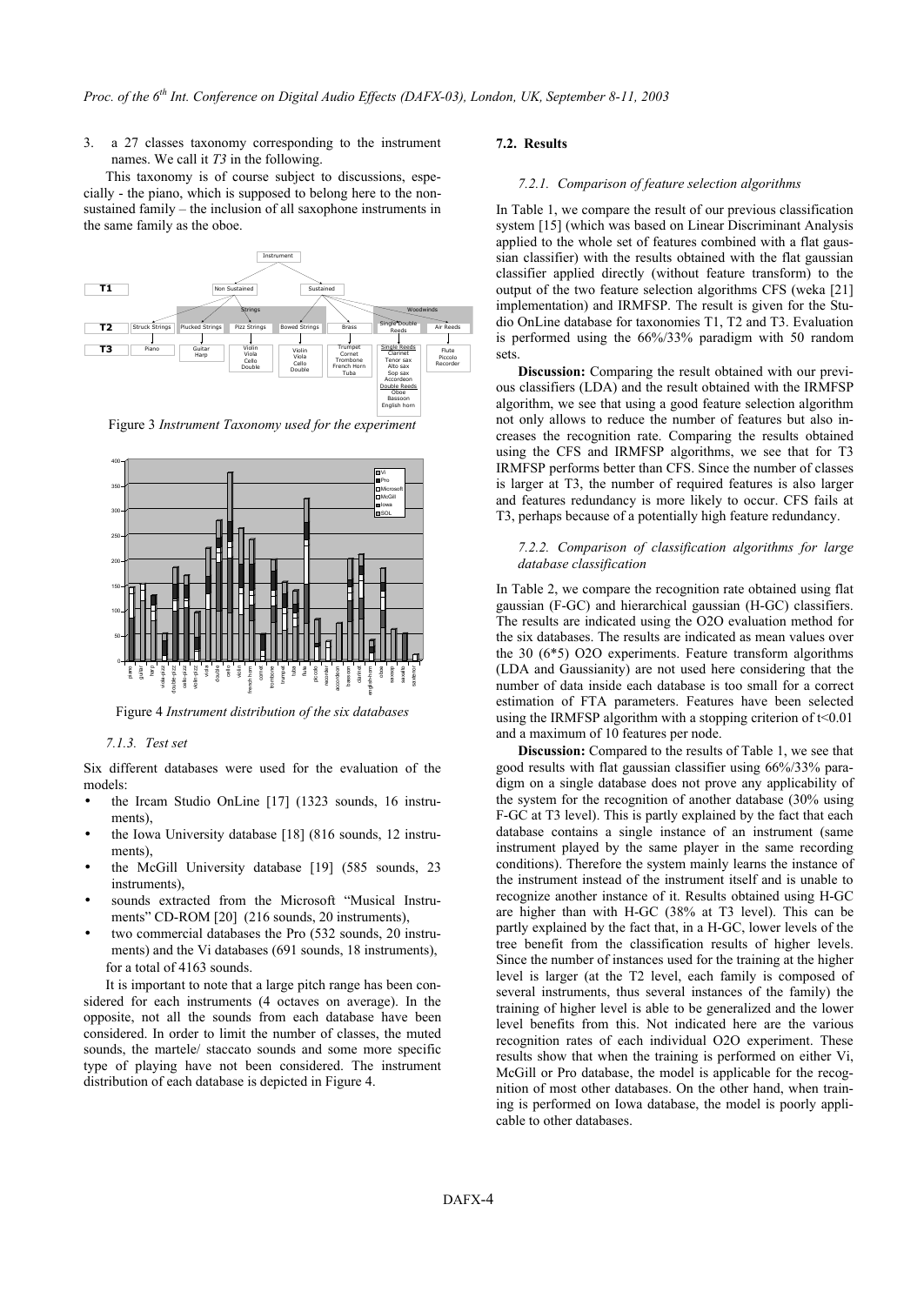In order to increase the number of instances of each instrument, several databases can be combined as in the LODO evaluation method. The results of the LODO experiment are indicated in Table 3 as mean values over the 6 Left Out databases. Features have been selected using the IRMFSP algorithm with a stopping criterion  $t<0.01$  and a maximum of 40 features per node.

**Discussion:** As expected, the recognition rate increases with the number of instances of each instrument used for the training (F-GC O2O 30% to F-GC LODO 53%, H-GC O2O 38% to H-GC LODO 57%). The best results are again obtained with the hierarchical gaussian classifiers. In Table 3, the effect of applying feature transform algorithm (gaussianity and LDA) for both F-GC and H-GC is observed. In the case of H-GC, it increases the recognition rate from 57% to 64%.

|                   |            |            | T3          |  |  |  |  |
|-------------------|------------|------------|-------------|--|--|--|--|
| I DA              | 96         | 89         | 186         |  |  |  |  |
| <b>ICFS</b> weka  | 99.0 (0.5) | 93.2(0.8)  | 60.8 (12.9) |  |  |  |  |
| IRMFSP $(t=0.01)$ |            |            |             |  |  |  |  |
| $nbdescmax=20$    | 99.2(0.4)  | 95.8 (1.2) | 195.1(1.2)  |  |  |  |  |

Table 1 Feature selection algorithms: comparison in terms of recognition rate, mean (standard deviation)

|              |    |    | ى. |
|--------------|----|----|----|
| <b>IF-GC</b> | 89 | 57 | 30 |
| <b>IH-GC</b> | 93 | 63 | 38 |

Table 2 Comparison of flat and hierarchical gaussian classifier using O2O methodology

|              |    |     | T3  |  |
|--------------|----|-----|-----|--|
| <b>IF-GC</b> | 98 | 78  | 53  |  |
| F-GC (G+LDA) | 99 | 81  | 52  |  |
| H-GC         | 98 | 80  | .57 |  |
| H-GC (G+LDA) | 99 | 185 | 64  |  |

Table 3 Comparison of flat and hierarchical gaussian classifier using LODO methodology

# 8. CONCLUSION

In this paper we investigated the classification of large musical instrument databases. We proposed a new feature selection algorithm based on the maximization of the ratio of the between-class inertia to the total inertia, and compared it successfully with the widely used CFS algorithm. We studied the use of hierarchical gaussian classifiers for large database classification. The recognition rate obtained with our system (64% for 23 instruments, 85% for instrument families) must be compared to the results reported by previous studies: Martin (respectively Eronen), 39% for 14 instruments, 76% for instrument families (respectively 35% for 16 instruments, 77% for instrument families). The increased recognition rates obtained here can be mainly explained by the use of new signal features.

# **APPENDIX**

In Figure 5, we present the main selected features by the IRMFSP algorithm for each node of the H-GC tree.

In Figure 6, we represent the *mean confusion matrix* (expressed in percent of the sounds of the original class) for the 6 experiments of the LODO evaluation method. The lower row of the figure represents the total number of sounds used for each instrument class. Clearly visible in the matrix, is the low confusion between sustained and non-sustained sounds. The largest confusions occur inside each instrument family (viola recognized at 37% as a cello, violin at 14% as a viola and 16% as a cello, French-horn at 23% as a tuba, cornet at 47% as a trumpet, English-horn at 49% as a oboe, oboe at 20% as a clarinet). Note that the classes with the smallest recognition rate (cornet at 30% and English-horn at 12%) are also the classes for which the training set was the smallest (53 cornet sounds and 41 English-horn sounds). More surprising are the confusions inside the non-sustained sounds (piano recognized as guitar or harp, guitar recognized as cello-pizz). Cross-family confusions as the trombone recognized at 12% as a bassoon, recorder recognized at 10% as a clarinet or clarinet recognized at 23% as a flute can be explained perceptually (we have considered a large pitch range for each instrument, therefore the timbre of a single instrument can drastically change).

### **ACKNOWLEDGEMENT**

Part of this work was conducted in the context of the European I.S.T. project CUIDADO [22] (http://www.cuidado.mu). Results obtained using the CFS algorithms have been done with the open source software Weka (http://www.cs.waikato.ac.nz/  $ml/weka$ ) [21]. Thanks to Arie Livshin for fruitful discussions.

| sust./non-susts                                               | among non-sust.                                           | among sust.                                                                                                    | among bowed-string                                                                               | among brass                                                      | among air reeds                                                                          | among sing/dbl reeds                                      |
|---------------------------------------------------------------|-----------------------------------------------------------|----------------------------------------------------------------------------------------------------------------|--------------------------------------------------------------------------------------------------|------------------------------------------------------------------|------------------------------------------------------------------------------------------|-----------------------------------------------------------|
|                                                               |                                                           |                                                                                                                |                                                                                                  |                                                                  |                                                                                          |                                                           |
| temporal increase<br>temporal decrease<br>temporal log-attack | temporal decrease<br>temporal centroid                    | temporal decrease                                                                                              |                                                                                                  |                                                                  |                                                                                          | temporal decrease                                         |
|                                                               |                                                           |                                                                                                                |                                                                                                  |                                                                  |                                                                                          |                                                           |
| spectral centroid<br>spectral spread                          | spectral centroid<br>spectral spread<br>spectral skewness | spectral spread<br>spectral skewness<br>spectral kurtosis + std<br>spectral variation<br>spectral decrease std | spectral centroid<br>spectral spread<br>sharpness<br>spectrall skewness std<br>spectral kurtosis | spectral centroid<br>spectral skewness<br>spectrall kurtosis std | spectral skewness<br>spectral kurtosis + std<br>spectral slope<br>spectral variation std | spectral centroid<br>spectral spread<br>spectral skewness |
|                                                               |                                                           |                                                                                                                |                                                                                                  |                                                                  |                                                                                          |                                                           |
| harmonic deviation                                            |                                                           | harmonic deviation                                                                                             | tristimulus                                                                                      | noisiness                                                        | harmonic deviation<br>tristimuls std                                                     | tristimulus<br>harmonic deviation                         |
|                                                               |                                                           |                                                                                                                |                                                                                                  |                                                                  |                                                                                          |                                                           |
| mfcc2.6 std                                                   | various mfcc                                              |                                                                                                                | $m$ fcc $3, 4, 6$                                                                                | xcorr 3, 6, 8                                                    | xcorr3                                                                                   | xcorr3                                                    |

Figure 5 Main selected features by the IRMFSP algorithm for each node of the H-GC tree